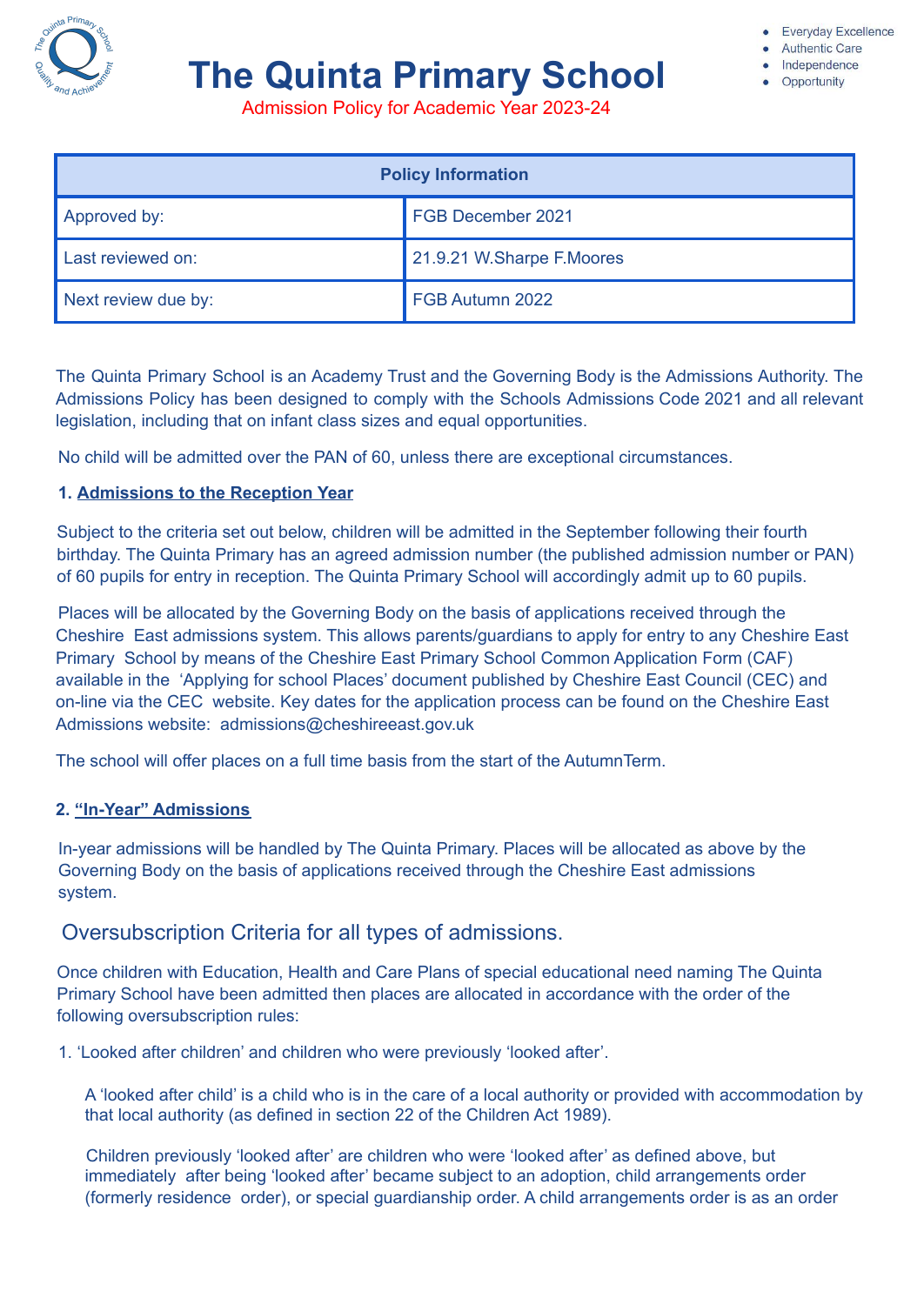settling the arrangements to be made as to the person with whom the child is to live under section 8 of the Children Act 1989 amended by Children and Families Act 2014. Section 14A of the Children Act 1989 defines a 'special guardianship order' as an order appointing one or more individuals to be a child's special guardian (or special guardians). This includes children who appear to (in the view of Cheshire East) have been in state care outside of England and ceased to be in state care as a result of being adopted."

2**. Siblings** - pupils with brothers or sisters step-brothers or step-sisters, foster brother or sisters, half-brother or half-sisters, adopted brothers or adopted sisters living together as part of one household, already attending the preferred school (in years reception through to Year 6) and

expected to continue at the school in the following school year (i.e. at the time of admission).

- 3. **Children of staff** with more than two years' service or those new members of staff recruited to meet
- a particular skills shortage.
- 4**. Pupils attending The Quinta Preschool.** Pupils on roll at The Quinta Preschool for a minimum of two full days per week from the start of the spring term (January) for 2 terms due to the criteria being applied.
- 5. **Pupils living nearest to the school** measured using the National Land and Property Gazetteer (NLPG) which measures straight line distances in miles from the school's coordinate point to the place of the child's residence coordinate point.
- 6. **Where 2 pupils live equidistant from school, pupils eligible for pupil premium, service premium or those eligible for the early years premium will take preference.**

NB: - Where it is identified that there are a limited number of places available and the Governing Board cannot differentiate between the applications using the nearest school criterion (criterion 5) a random allocation tie breaker will be applied. This may be required for example, where applicants reside in the same block of flats.

An Admissions Panel that consists of 3 Governors and 1 Independent person not employed by The Quinta Primary School will apply the oversubscription criteria.

# Late Applications – Normal Admission Round Only

Late applications will be considered after all on-time applications unless the Local Authority considers that there are good reasons for the application being late, which must be stated at the time of application, i.e. exceptional medical reasons preventing an earlier application, late removal into the area. Supporting documentation must be provided. Where supporting documentation has been received by the dates specified by the Local Authority, and the Local Authority has accepted reasons stated for the late application. The application will be considered as if it had been received on-time. Late applications and supporting documentation received after the dates specified will be considered after all on-time applications and in accordance with the Local Authority's Coordinated Admissions Scheme. This will apply even where the Local Authority accepts that there are good reasons for the late application and as such these applications may be disadvantaged.

# Right of Appeal

In the event of an unsuccessful application, parents have the right to appeal to an independent appeals panel against non-admission. Appeal forms can be requested from The Quinta Primary School. Where an in year application and subsequent appeal are unsuccessful the Admissions Authority will not consider a repeat application within the same academic year unless there has been a relevant and significant change of circumstances relating to the application, or a place has become available in school. Appeals must be received at school within 20 days from the date of the letter refusing the offer of a place.

# Waiting Lists

The Quinta Primary does hold a waiting list for Reception until the end of the Autumn term (31<sup>st</sup>